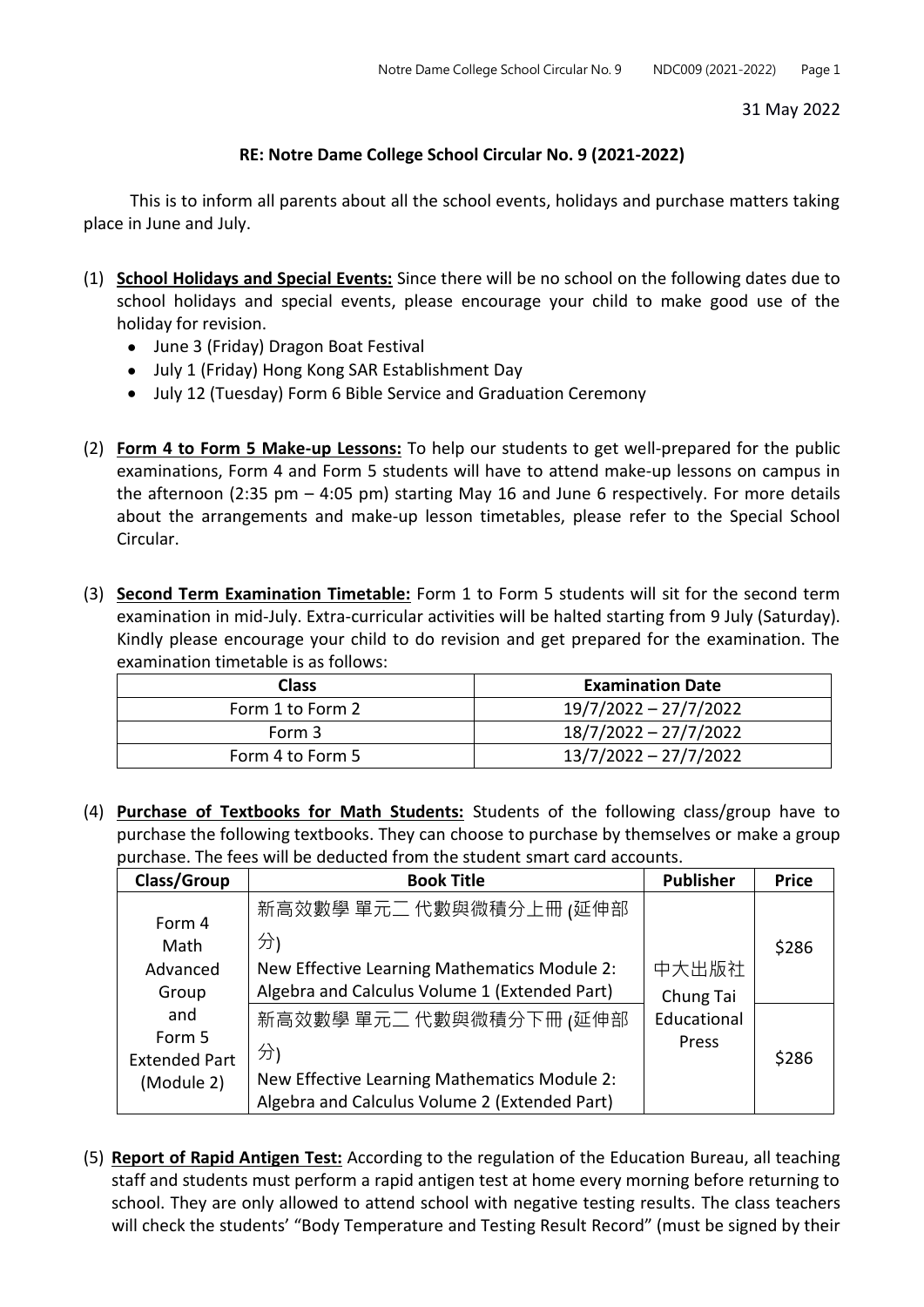parents) or the photo of the Rapid Antigen Test kit in their mobile phones during the morning assembly. Students must write the date, class, student number on the test kit, or place a memo with this information next to the test kit, and then take a photo with their mobile phones as a record. If the students are unable to prove that they have already completed the rapid antigen test before coming to school, we will arrange a rapid antigen test for them inside the school campus. They can only sit for the lessons after being tested negative. If they are tested positive, parents should take them home as soon as possible. If the students have not performed the rapid antigen test before coming to school for three times, we will contact their parents by phone. If there is no improvement, starting from the fourth time, the students must return home to do the rapid antigen test. They can attend school after being tested negative.

(6) **Arrangements as to confirmed infection or close contact cases of COVID-19:** If students have been confirmed infection of COVID-19 (including nucleic acid testing or rapid antigen test), or have been classified as "close contact of an infected person" with COVID-19, they must follow the regulations of the Centre of Health Protection, get quarantined, isolated and tested. Also, they must inform the school by phone. Do not go to school until fully recovered and fulfil the requirements of the Centre of Health Protection.

If the students are classified as "persons subject to compulsory testing" , they must follow the guidelines and complete the testing within the period as instructed by the Centre of Health Protection. They should do the rapid antigen test while waiting for the results. If the results are negative, the students can return to school (including the day of testing). According to the guidelines of the Government, the students are required to show the supporting documents (e.g. mobile phone SMS, the testing result report or photos of the rapid antigen test result) to the school.

- (7) **Vaccination and Recovery Record:** According to the latest guidelines announced by the Education Bureau, the school can only resume full day in-person classes if the number of students having received two doses of COVID-19 vaccine for more than 14 days reaches 90% of the total number of students of the school. If your child has not submitted a **copy of the latest Vaccination Record/Recovery Record** to the school, please hand in the documents to the class teachers as soon as possible.
- **(8) "Vaccine Pass" arrangement:** The government has announced the change in the vaccination requirements (including the 3rd dose) of the "Vaccine Pass". Starting from May 31, apart from exempted persons, all teaching and non-teaching staff, visitors and people who provide service in school must fulfil the COVID-19 vaccination requirement and use the "Leave Home Safe" mobile app before entering the school. **Our students are exempted from these requirements.**

| Aged 18 or above                  | Aged 12 to 17                     |
|-----------------------------------|-----------------------------------|
| - 2 Doses, but less than 6 months | - 2 Doses, but less than 6 months |
| - 3 Doses                         | - 3 Doses                         |

Yours sincerely,

Mr. Ka Ming Tong Principal